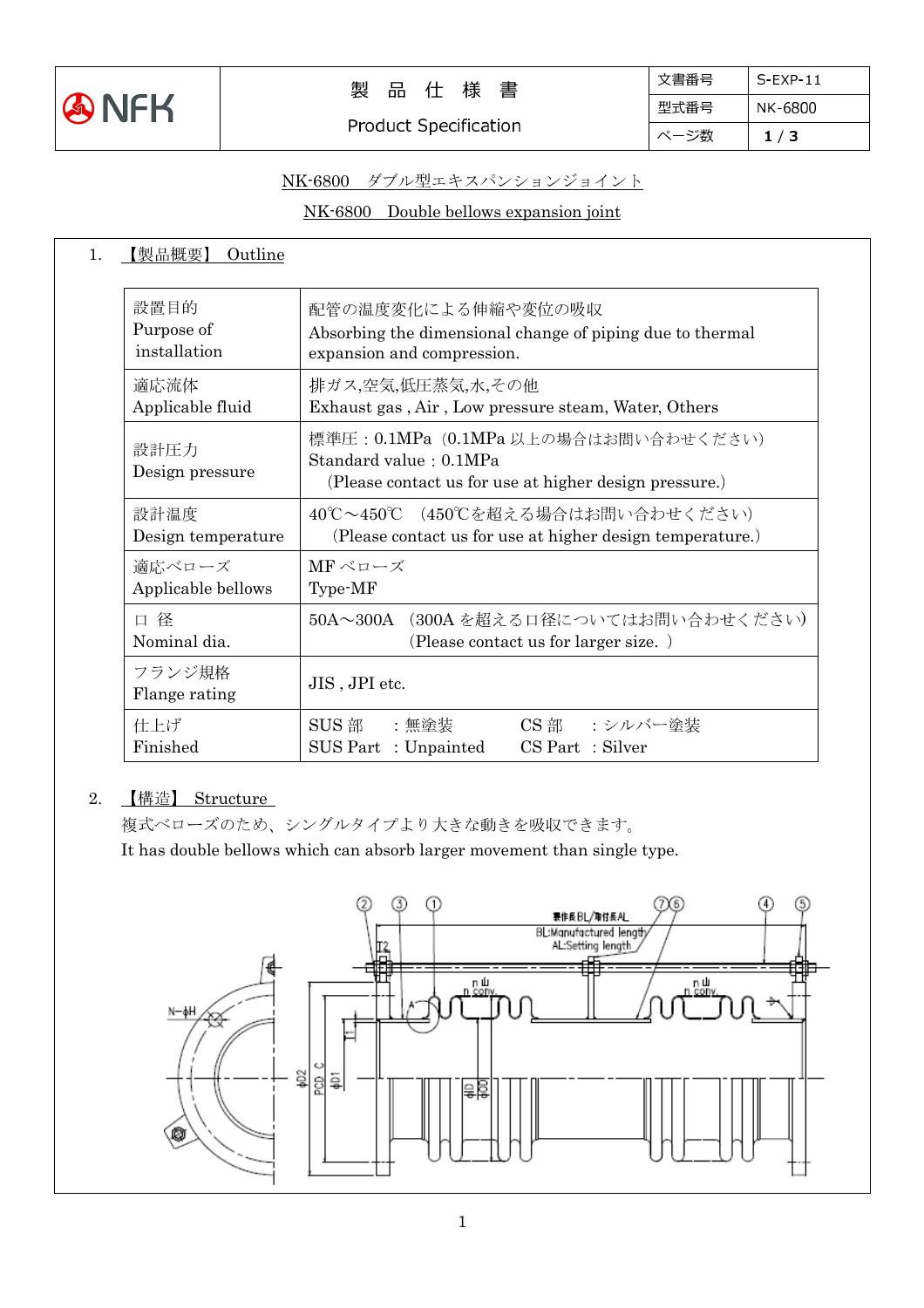

| 文書番号 | $S-FXP-11$ |
|------|------------|
| 型式番号 | NK-6800    |
| ページ数 | 2/3        |

# NK-6800 ダブル型エキスパンションジョイント

## NK-6800 Double bellows expansion joint

#### 3. 【部品】 Parts

| No.            | 部品名 Parts name             | 材質 Material                    |
|----------------|----------------------------|--------------------------------|
| 1              | ベローズ Bellows               | SUS304, SUS316L, etc.          |
| 2              | フランジ Flange                | SUSF304, SUSF316L, SS400, etc. |
| 3              | パイプ Pipe                   | SUS304 , SUS316L , SGP , etc.  |
| $\overline{4}$ | セットボルト Shipping bolt       | <b>SS400</b>                   |
| 5              | ホルダー Holder                | SS400, SUS304                  |
| 6              | 中間パイプ Intermediate pipe    | SUS304, SUS316L, SGP, etc.     |
| $\overline{7}$ | 中間ホルダー Intermediate holder | SS400, SUS304                  |
|                |                            |                                |

SUS: Stainless steel / SS400: Carbon steel SGP: Steel gas pipe

#### 4. 【1 山あたりの許容伸縮量及びばね定数】

Allowable range of expansion and contraction per a convolution, Spring rate.

| 口径<br>Nominal dia. |                | 伸縮量/山<br>Allowable<br>range/conv. | ばね定数<br>Spring rate |
|--------------------|----------------|-----------------------------------|---------------------|
| A                  | B              | mm                                | N/mm                |
| 50A                | $\overline{2}$ | 0.8                               | 2803.6              |
| 65A                | $2 - 1/2$      | 1.9                               | 1077.8              |
| 80A                | 3              | 1.4                               | 2922.9              |
| 100A               | 4              | 2.1                               | 3102.4              |
| 125A               | 5              | 3.9                               | 2002.6              |
| 150A               | 6              | 3.9                               | 2308.5              |
| 200A               | 8              | 3.9                               | 2908.6              |
| 250A               | 10             | 3.9                               | 3508.7              |
| 300A               | 12             | 3.9                               | 4108.8              |

\* 圧力 0.1MPa,温度 40℃にて算出

Calculated under the conditions of pressure 0.1MPa and temperature 40 ° C.